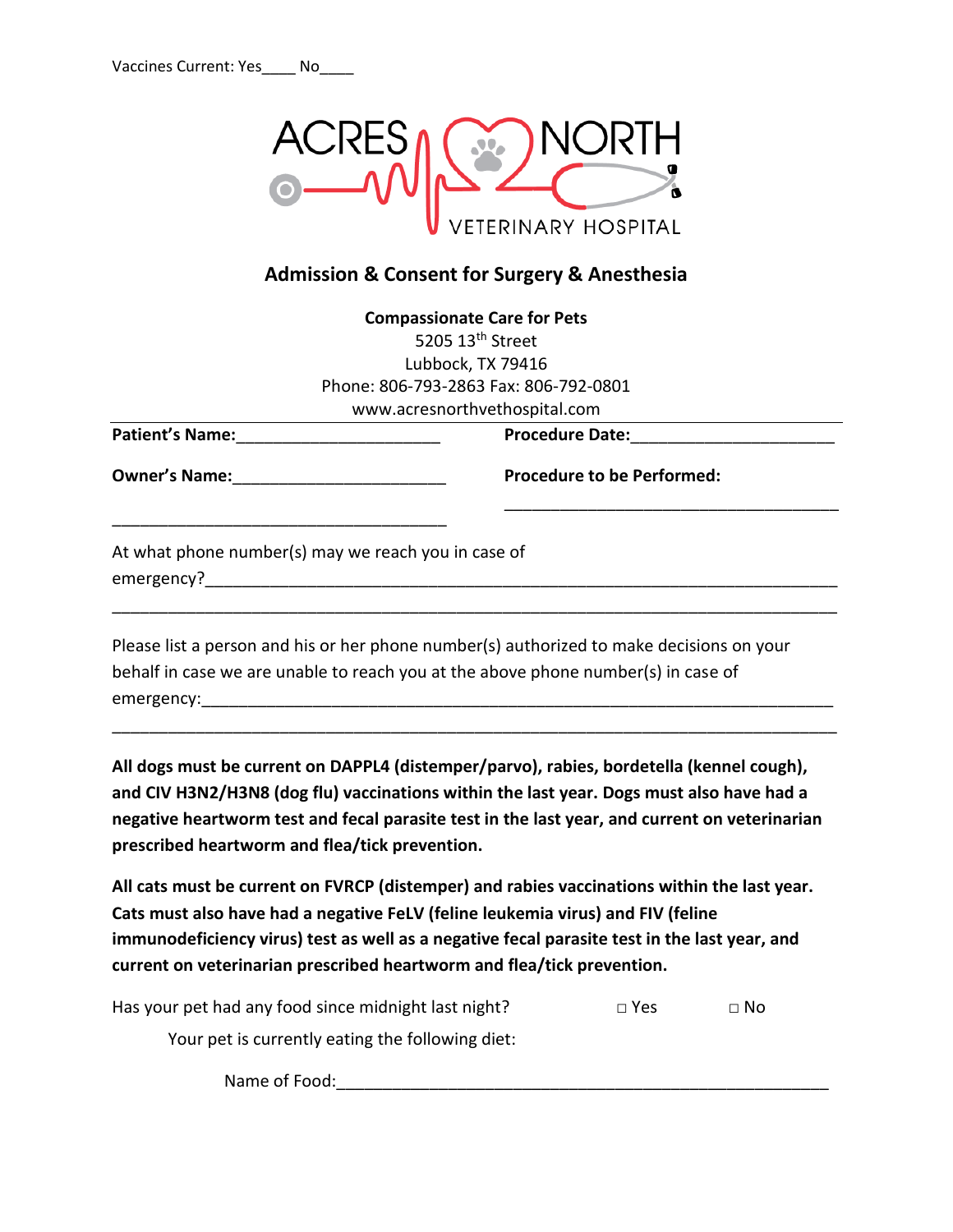| Has your pet been coughing, wheezing, or breathing hard? $\square$ Yes<br>$\Box$ No                                                    |            |           |  |  |  |
|----------------------------------------------------------------------------------------------------------------------------------------|------------|-----------|--|--|--|
| Has your pet been vomiting or having diarrhea?                                                                                         | $\Box$ Yes | $\Box$ No |  |  |  |
| Does your pet have any allergies?                                                                                                      | $\Box$ Yes | $\Box$ No |  |  |  |
|                                                                                                                                        |            |           |  |  |  |
|                                                                                                                                        |            |           |  |  |  |
| Has your pet ever had an adverse reaction to a medication? $\Box$ Yes                                                                  |            | $\Box$ No |  |  |  |
| If yes, please provide more information here: __________________________________                                                       |            |           |  |  |  |
|                                                                                                                                        |            |           |  |  |  |
| Is your pet taking any medications?                                                                                                    | $\Box$ Yes | $\Box$ No |  |  |  |
| If yes, please list below any medications and supplements that your pet is currently                                                   |            |           |  |  |  |
| taking: Example: Diphenhydramine 25 mg 1 tablet by mouth every 12 hours, last given at 1PM                                             |            |           |  |  |  |
| today.                                                                                                                                 |            |           |  |  |  |
| $\mathbf{1}$ .<br><u> 2000 - 2000 - 2000 - 2000 - 2000 - 2000 - 2000 - 2000 - 2000 - 2000 - 2000 - 2000 - 2000 - 2000 - 2000 - 200</u> |            |           |  |  |  |
|                                                                                                                                        |            |           |  |  |  |

| <u>.</u> |  |  |  |
|----------|--|--|--|
| ັ        |  |  |  |

If additional space is necessary, please continue on the back and indicate here.  $\Box$ 

## **Authorization**

I verify that I am the owner (or authorized agent for the owner) of the above named pet and authorize hospitalization to be performed by Acres North Veterinary Hospital. I authorize treatment as deemed necessary by the veterinarian and understand that hospital personnel will be employed in the procedure as directed by the veterinarian.

No guarantees have been made regarding the outcome or cure. I understand that there is always a risk associated with any hospitalization and have discussed my concerns with the veterinarian. The veterinarian has provided me with an opportunity to ask questions and receive answers regarding the procedure. I understand that it may be necessary to provide medical and/or surgical procedures which are not anticipated for the safety or care of my pet. I hereby consent to and authorize the performance of such altered and/or additional procedures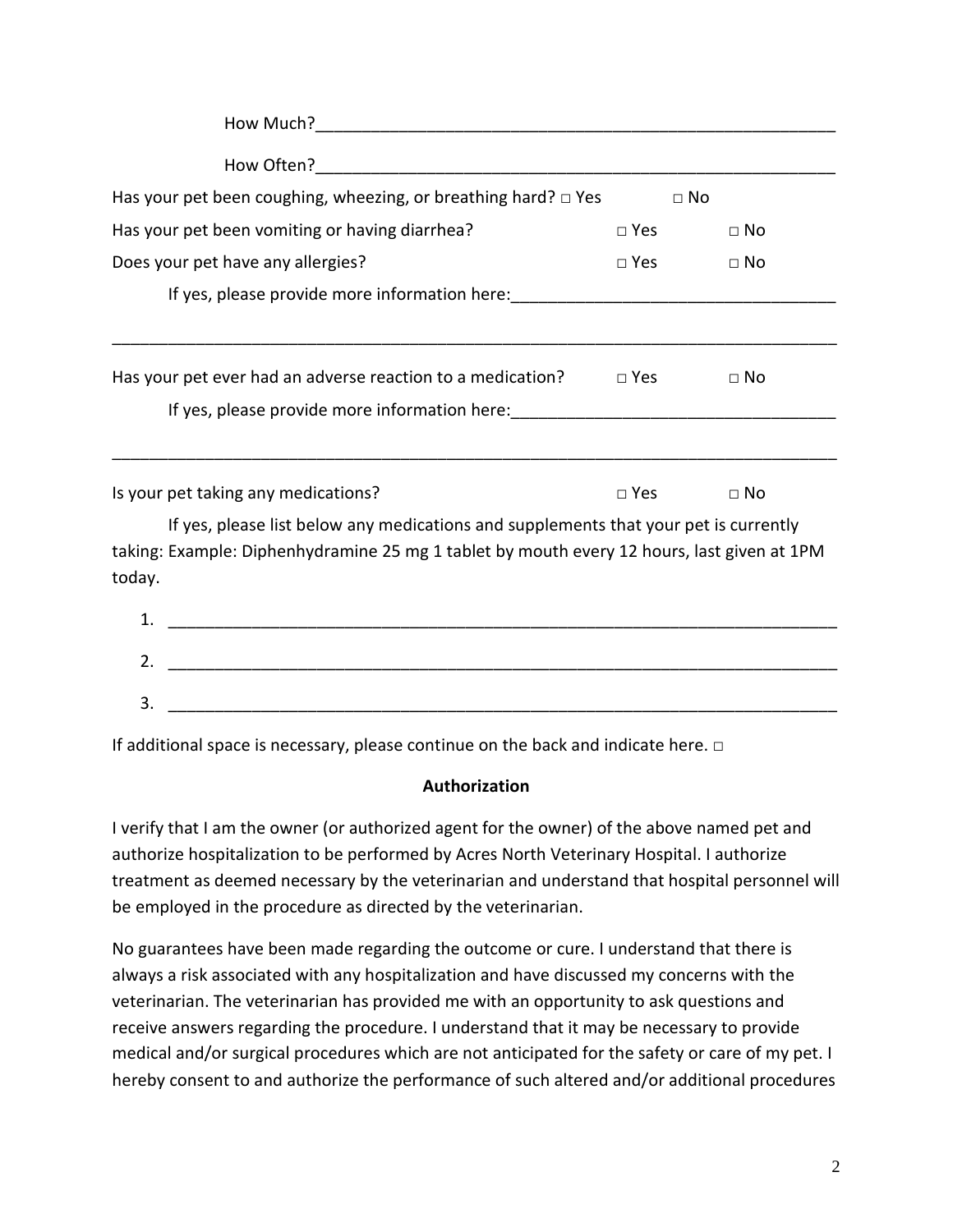as are necessary in the veterinarian's professional judgment. I accept responsibility for any result in additional charges.

In the event of an unforeseen emergency, we will attempt to reach you without delay. Please know that we will take every precaution to ensure that your pet is safe and healthy enough to undergo their procedure today. Any known risks will be discussed with you. However, very rarely, emergencies do happen and we want to know your preference if no one can be reached.

## **Please initial below:**

\_\_\_\_\_ Please **proceed** with extreme life-saving measures (CPR). I accept responsibility for all costs incurred.

\_\_\_\_\_ Please **do not proceed** with extreme life-saving measures (CPR). I accept responsibility for all costs incurred and understand that withholding extreme life-saving measures could result in my pet's death.

\_\_\_\_\_ I **give consent** to allow Acres North Veterinary Hospital to post pictures of my pet on associated social media accounts and website. I understand that this is revocable with my written notification.

\_\_\_\_\_ I **decline** the posting of any pictures of my pet to Acres North Veterinary Hospital's social media accounts and website.

Microchipping is recommended for all pets as a permanent form of identification that will increase the chances of your pet getting reunited with you if lost. Do you want your pet microchipped? □ Yes □ No

Laser therapy is very useful in pain management and helping the healing process in many disease processes. The Veterinarians at Acres North Veterinary Hospital may recommend laser therapy to help your pet be more comfortable. Laser therapy is considered an alternative veterinary treatment to complement conventional veterinary medicine. Do you want to help reduce pain with a laser therapy session after today's procedure? (prices vary depending on treatment regimen) □ Yes □ No

**When you take home your pet, please do not let your pet eat or drink excessively the first day home. This is a common mistake and often causes vomiting and/or diarrhea. Wait at least one hour before giving a small portion of food or water. Please call us at (806) 793-2863 with any questions.**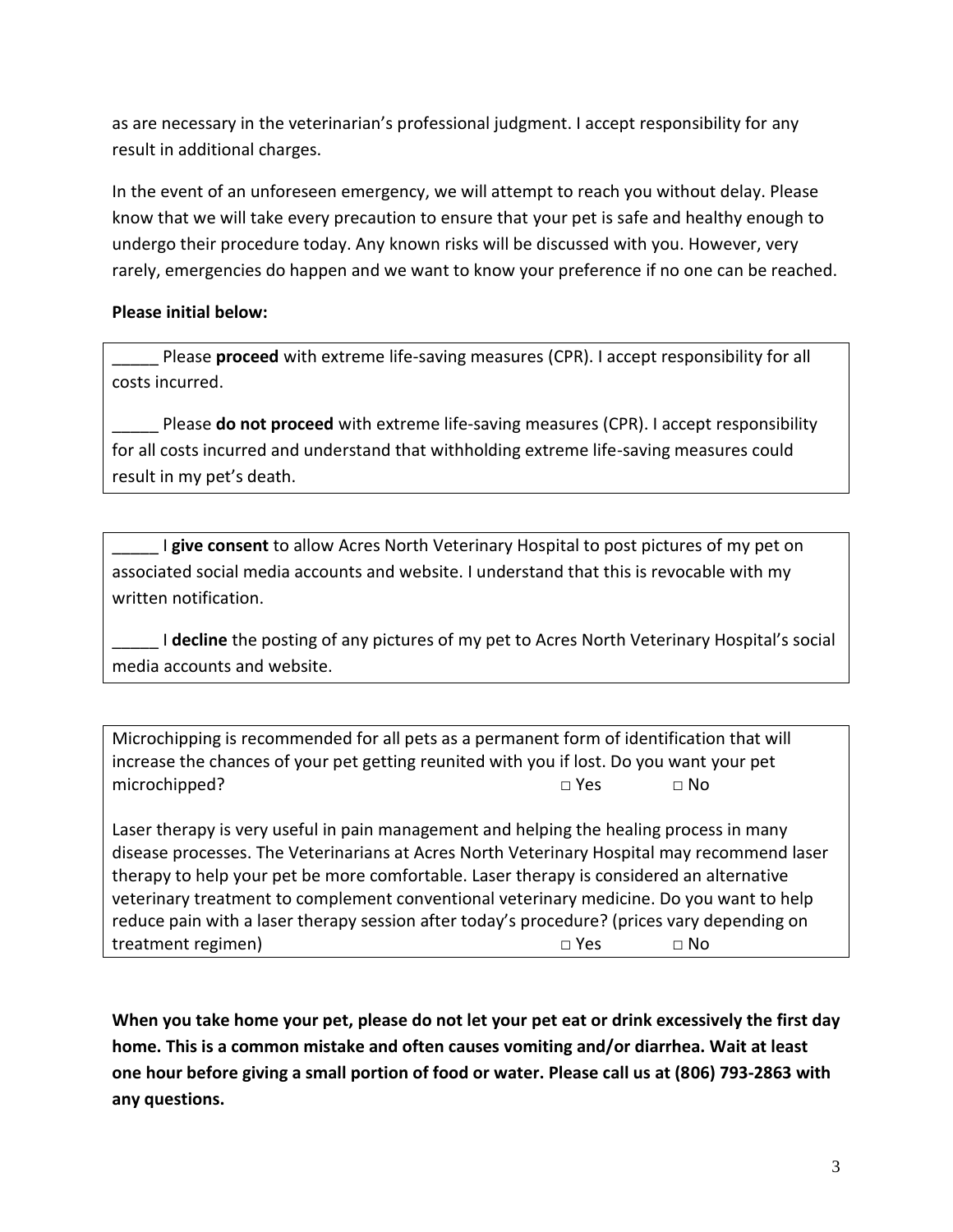**Your signature below indicates that you have reviewed this agreement in its entirety and that you agree with the terms for surgery admission. I affirm that I am at least 18 years of age and above the legal age of majority in the state of Texas. If you have any questions about this agreement, please ask a Technician or a Veterinarian.**

| <b>Printed Name:</b> |  |  |  |
|----------------------|--|--|--|
| Signature:           |  |  |  |
| Date:                |  |  |  |
| <b>Admit Tech:</b>   |  |  |  |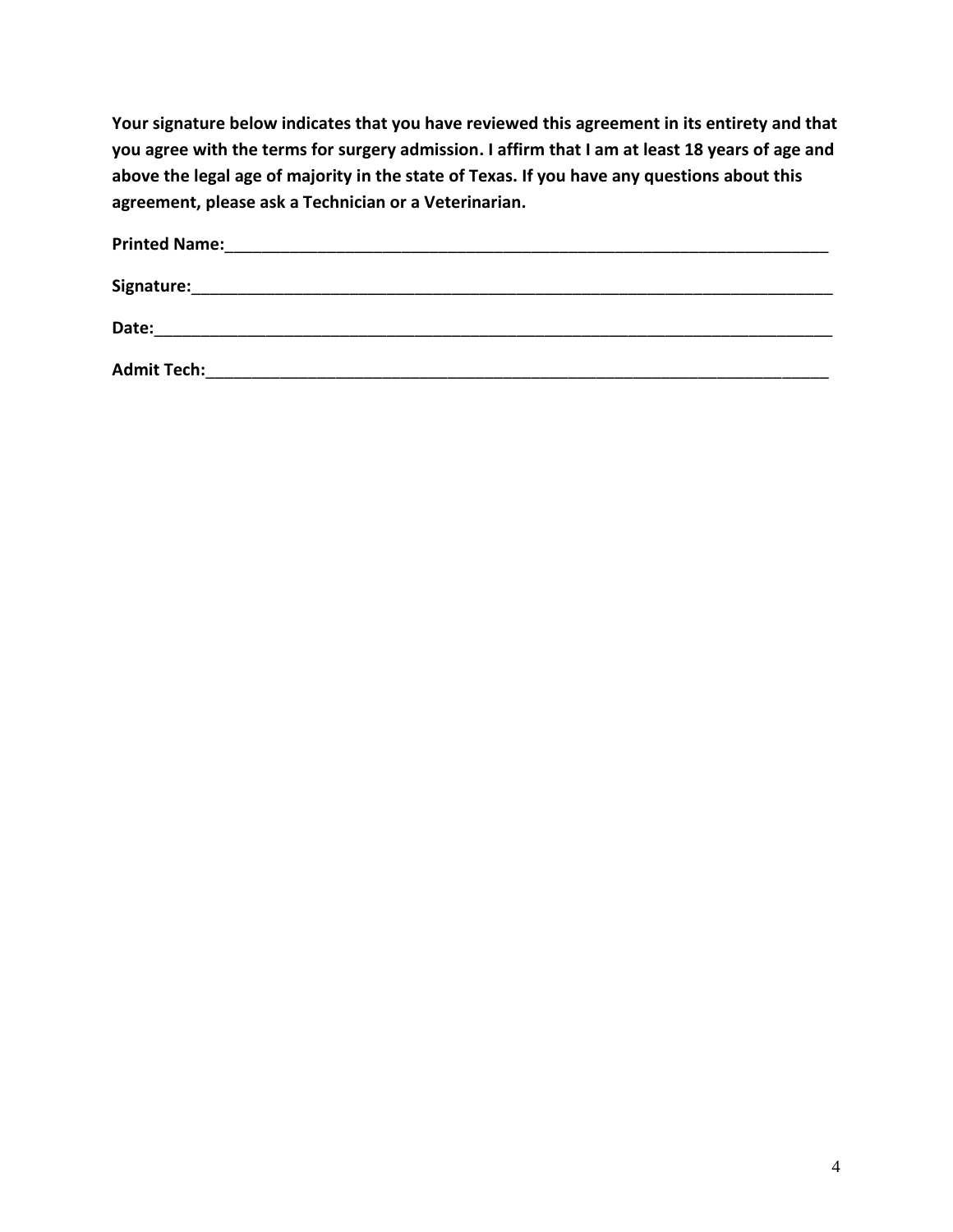## **From Acres North for Your Information:**

Vaccinations can take up to 10 days in most dogs and cats to be considered protective, and need to be planned for ahead of time to protect your pet from disease and protect all of our boarding guests. Acres North must have proof of vaccinations administered by a licensed veterinarian prior to admission your pet. Acres North does not accept owner-administered vaccinations. If you do not have proof of current vaccinations administered by a veterinarian as listed above, you agree to have Acres North perform an examination (if needed) and administer the necessary vaccinations at time of admission.

Upon arrival, your pet will be visually inspected for signs of fleas, ticks, tapeworms, and other external and internal parasites. If any are found by our Technicians, the Veterinarian will be alerted and an appropriate treatment will be administered at your cost.

Please note:

- For the safety of your pet, pre-anesthesia blood work to screen for hidden illness is performed for all anesthetized or sedated procedures.
	- $\circ$  Benefits of pre-anesthesia include allowing the doctor to assess your pet's risk group for anesthesia, helps identify hidden pre-existing conditions which have to potential to increase your pet's risks of anesthetic complications, and provides a baseline of information to compare to throughout your pet's life.
	- o If any of the pre-anesthetic blood work results are abnormal, the doctor will discuss any concerning findings with you and may decide to do one of the following:
		- Postpone the anesthesia to a future date;
		- Cancel the anesthesia;
		- Perform additional diagnostic testing to determine a diagnosis;
		- Proceed with anesthesia, but alter the medications and/or procedure(s).
- For the safety of your pet, an IV catheter and peri-operative fluids are administered to support blood pressure and allow access to administer emergency drugs if needed.
- For the safety of your pet, we will closely monitor vital signs and make adjustments as needed, including warming with a heated surgery table, heating pad, and/or warm water blanket, as your pet's condition warrants.
- For the comfort of your pet pain management is given for all surgical procedures.
- An Elizabethan Collar is required for your pet's protection during recovery. Elizabethan Collar prices vary according to size, and may or may not be included in your Treatment Plan (Estimate).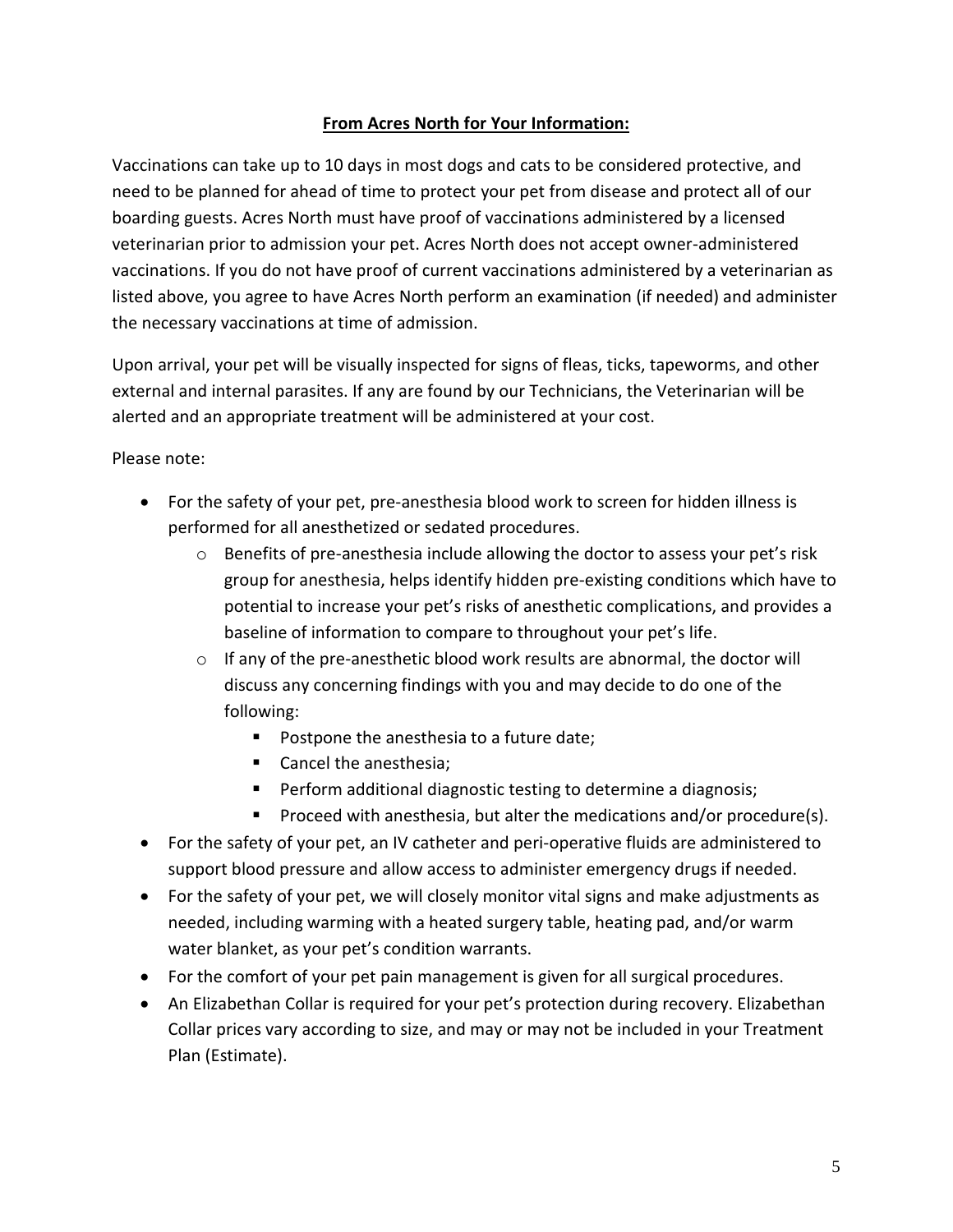• As a complimentary service to you, we will trim the nails of all patients and express the anal glands of all canine patients while they are under anesthesia with the exception of patients that cannot tolerate their nails trimmed while awake and must be sedated for the nail trim to happen.

I have been advised as to the nature of this procedure to be performed and the risks outlined below:

Abnormal reaction to anesthetic agents, organ failure (heart, liver, kidney, etc.), obstructed airway, regurgitation, aspiration pneumonia, gastric-dilatation volvulus (aka GDV or bloat), nerve damage, post-operative infection, equipment malfunction, and death. Other complications may occur.

No guarantees have been made regarding the outcome or cure. I understand that there is always a risk associated with any anesthesia episode, even in apparently healthy animals, and have discussed my concerns with the doctor. the doctor has provided me with an opportunity to ask questions and receive answers regarding the procedure. This risk includes serious bodily injury or death. I understand that it may be necessary to provide medical and/or surgical procedures which are not anticipated for the safety or care of my pet. I hereby consent to and authorize the performance of such altered and/or additional procedures as are necessary in the doctor's professional judgment. I accept responsibility for any result in additional charges.

In the event of an unforeseen emergency, we will attempt to reach you without delay. Please know that we will take every precaution to ensure that your pet is safe and healthy enough to undergo their procedure today. Any known risks will be discussed with you. However, very rarely, emergencies do happen and we want to know your preference if no one can be reached.

I understand no staff will be attending to your pet overnight and that there is the option of transferring to the Small Animal Emergency Clinic located at 6305 66<sup>th</sup> Street, Ste. 300 Lubbock, TX 79424 (located on the south side of 66<sup>th</sup> Street just east of Milwaukee Avenue). Their phone number is 806-797-6483. I understand that Acres North Veterinary Hospital is in no way affiliated with Small Animal Emergency Clinic and that any transfer to Small Animal Emergency Clinic will incur separate charges that I will be responsible for. I also understand I will be responsible for any transportation to and from Small Animal Emergency Clinic.

The staff of Acres North Veterinary Hospital love to share pictures of our guests and patients with the community through social media such as Facebook® and Twitter® and our